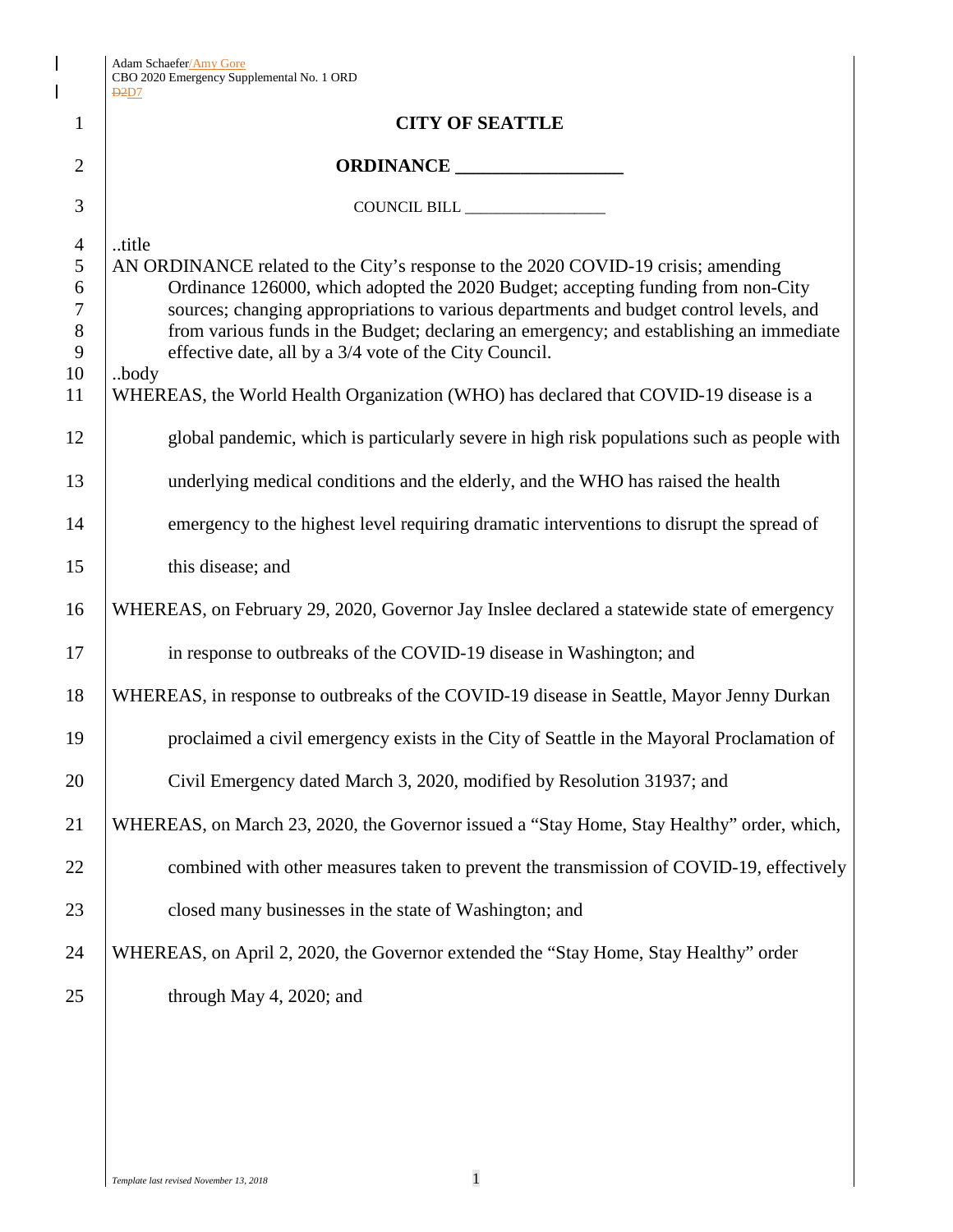$\begin{array}{c} \hline \end{array}$  $\overline{\mathbf{I}}$ 

| $\mathbf{1}$   | WHEREAS, many people in Seattle are struggling with the impacts of the COVID-19 disease and      |
|----------------|--------------------------------------------------------------------------------------------------|
| 2              | the measures taken to prevent its spread, including unemployment, housing insecurity,            |
| 3              | food insecurity; and                                                                             |
| $\overline{4}$ | WHEREAS, local companies have recently reported laying off employees, experiencing               |
| 5              | substantial revenue losses, dealing with lost business due to fear and stigma, and seeing        |
| 6              | major declines in foot traffic as tens of thousands of employees are being asked to work         |
| 7              | from home; and                                                                                   |
| 8              | WHEREAS, these impacts are being felt across all industry sectors, including retail, restaurant, |
| 9              | hospitality, transportation, logistics, arts, and culture; and                                   |
| 10             | WHEREAS, the economic impact may have long-term, dynamic, and unpredictable local and            |
| 11             | regional consequences, necessitating the City to act and plan accordingly; and                   |
| 12             | WHEREAS, a number of City departments have implemented immediate assistance for affected         |
| 13             | local small businesses and displaced workers; and                                                |
| 14             | WHEREAS, the City's Small Business Stabilization Fund received nearly 9,000 applications for     |
| 15             | the first 250 in available grants, demonstrating overwhelming need for continued assistance;     |
| 16             | and                                                                                              |
| 17             | WHEREAS, the Mayor and City Council wish to redirect additional City resources to aid small      |
| 18             | businesses; and                                                                                  |
| 19             | WHEREAS, more than half of Seattle's residents are renters, and even before COVID-19, a          |
| 20             | substantial share of renters paid more than 30 percent of their income to remain stably          |
| 21             | housed; and                                                                                      |
| 22             | WHEREAS, the global COVID-19 crisis shows that our collective health depends on people           |
| 23             | being stably housed; and                                                                         |
|                |                                                                                                  |

*Template last revised November 13, 2018* 2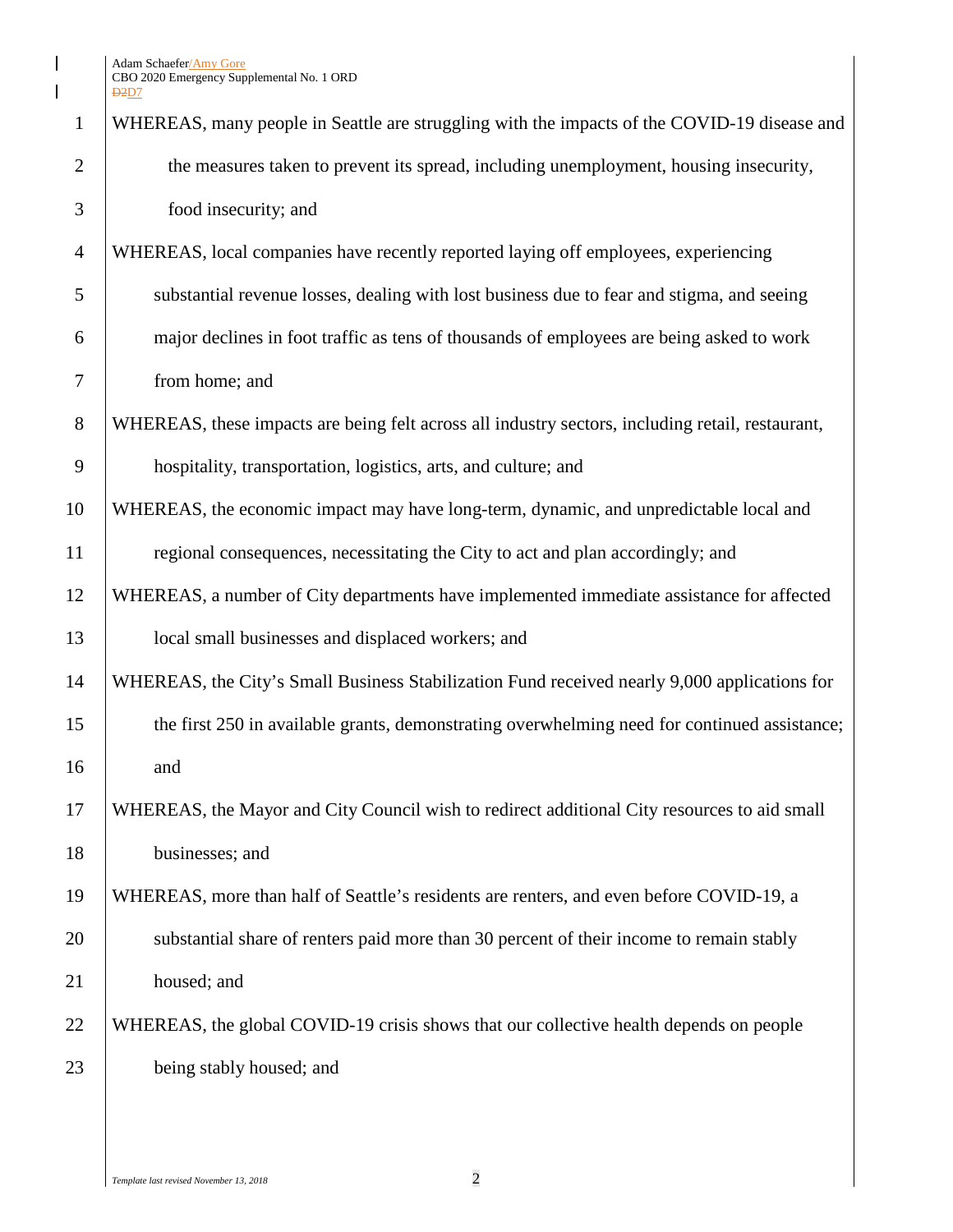Adam Schaefer/Amy Gore CBO 2020 Emergency Supplemental No. 1 ORD D2D7

 $\mathbf{I}$  $\overline{\phantom{a}}$ 

|                | <u>נע</u> בט                                                                                       |
|----------------|----------------------------------------------------------------------------------------------------|
| $\mathbf{1}$   | WHEREAS, many Seattle renters are facing job loss, struggling with childcare, and dealing with     |
| $\overline{2}$ | other unprecedented financial burdens stemming from the global COVID-19 crisis, leaving            |
| 3              | many unable to pay rent; and                                                                       |
| $\overline{4}$ | WHEREAS, notwithstanding Governor Inslee's eviction moratorium, renters need to pay their          |
| 5              | rent to ensure long-term housing stability; and                                                    |
| 6              | WHEREAS, the United Way of King County's expanded Home Base <sup>1</sup> program to provide rental |
| $\overline{7}$ | assistance to King County households that have lost all or part of their income due to the         |
| 8              | coronavirus pandemic, originally funded at \$5 million, including \$1 million of City              |
| 9              | resources, was oversubscribed within days of its creation, further evidencing the impact of        |
| 10             | the immediate rental crisis; and                                                                   |
| 11             | WHEREAS, on January 25, 2019, a point in time count enumerated more than 7,700 persons             |
| 12             | experiencing homelessness in Seattle; and                                                          |
| 13             | WHEREAS, among those persons experiencing homelessness, over 3,500 were unsheltered; and           |
| 14             | WHEREAS, 70 percent of persons experiencing homelessness across King County find shelter           |
| 15             | and services in Seattle; and                                                                       |
| 16             | WHEREAS, the Centers for Disease Control (CDC) has published its Interim Guidance on               |
| 17             | responding to COVID-19 among people experiencing homelessness that suggests a variety              |
| 18             | of responses and preventive measures to limit the spread of the virus among this extremely         |
| 19             | vulnerable population; and                                                                         |
| 20             | WHEREAS, both the CDC and Seattle – King County Public Health recommend ensuring social            |
| 21             | distancing by maintaining at least 6 feet of distance between persons sleeping sheltered and       |
| 22             | unsheltered; and                                                                                   |
|                |                                                                                                    |

<span id="page-2-0"></span> $^{\rm 1}$ https://www.uwkc.org/fighting-homelessness/home-base/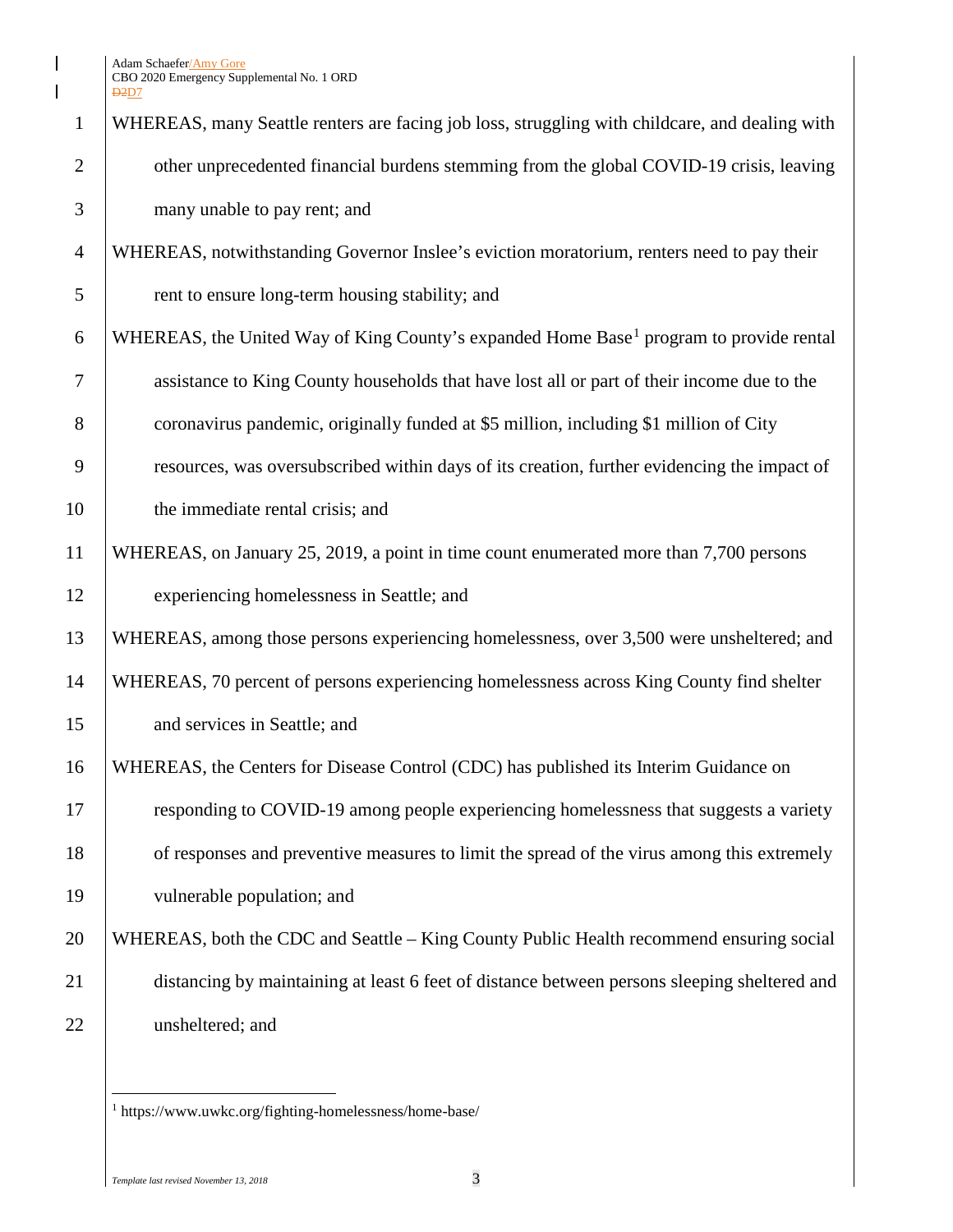Adam Schaefer/Amy Gore CBO 2020 Emergency Supplemental No. 1 ORD D<sub>2</sub>D<sub>7</sub>

| $\mathbf{1}$   | WHEREAS, existing shelters that cannot meet the social distance minimum should be de-            |
|----------------|--------------------------------------------------------------------------------------------------|
| $\overline{2}$ | concentrated through redistribution of clients to alternate shelters, requiring The City of      |
| 3              | Seattle to invest in 450 new temporary shelter beds across the city; and                         |
| $\overline{4}$ | WHEREAS, there is insufficient shelter capacity to offer beds to every person sleeping outside   |
| 5              | and the City is aligned with the CDC recommendation against dispersion of encampments            |
| 6              | as that can contribute to the spread of the virus through social contact, thus requiring the     |
| 7              | City to increase access to hygiene facilities, toilets, handwashing, and showers by placing      |
| 8              | portable units across the City; and                                                              |
| 9              | WHEREAS, the most effective response to homelessness is a combination of poverty alleviation     |
| 10             | through safety net programs such as food banks, job training, and health care access;            |
| 11             | prevention of housing loss through employment assistance and education, rent support, and        |
| 12             | connection to appropriate supportive services; and immediate response to homelessness            |
| 13             | through ready access to shelter and health services, especially behavioral health care, and      |
| 14             | rapid connection to housing with short- or long-term financial support; NOW,                     |
| 15             | THEREFORE,                                                                                       |
| 16             | BE IT ORDAINED BY THE CITY OF SEATTLE AS FOLLOWS:                                                |
| 17             | Section 1. The City Council finds and declares that:                                             |
| 18             | A. On February 29, 2020, Governor Inslee proclaimed a State of Emergency for all                 |
| 19             | counties throughout the State of Washington as a result of the confirmed person-to-person spread |
| 20             | of COVID-19 in Washington State.                                                                 |
| 21             | B. The COVID-19 disease, caused by a virus that spreads easily from person to person and         |
| 22             | which may cause serious injury and death, has spread throughout King County and the City of      |
| 23             | Seattle.                                                                                         |
|                |                                                                                                  |

 $\begin{array}{c} \hline \end{array}$  $\overline{\phantom{a}}$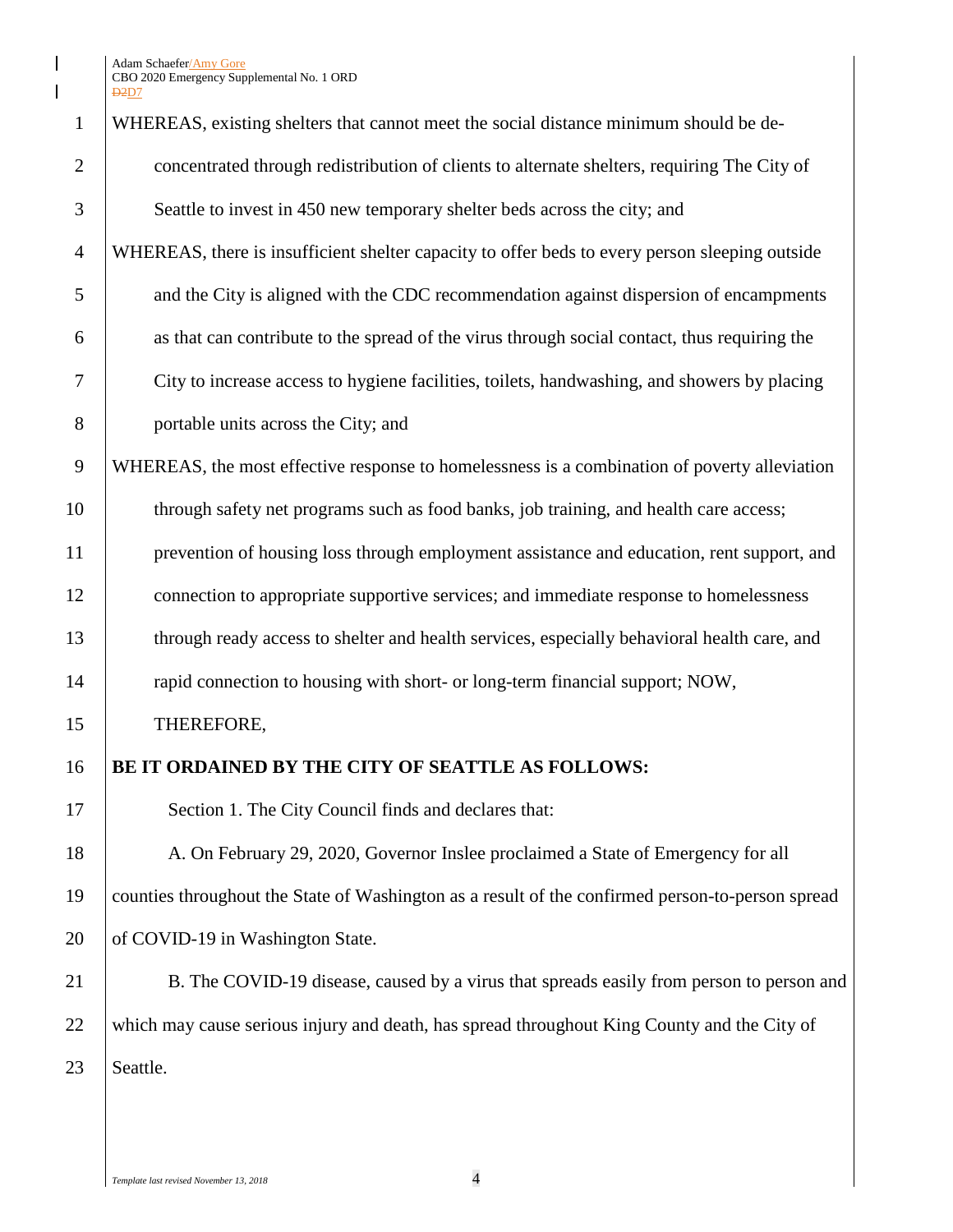C. On March 3, 2020, Mayor Durkan issued a Proclamation of Civil Emergency declaring 2 a civil emergency within the City of Seattle based on the confirmed spread of COVID-19 in King County and resulting deaths.

 D. In recognition of the danger that hospitals may become overwhelmed with COVID-19 patients unless the spread of the disease is slowed, on March 23, 2020, Governor Inslee imposed a stay-home order throughout Washington State prohibiting all people in the State from leaving their homes or participating in gatherings with only limited exceptions for participating in 8 essential activities or essential business services. As of April 23, 2020, that order is in effect 9 | through May 4, 2020.

 E. In addition to the paramount public health concerns, the spread of COVID-19 and the necessary measures taken to reduce that spread are causing and will continue to cause severe economic dislocation in the State of Washington, King County, and the City of Seattle. On March 26, it was announced that over 133,000 Washington residents filed for jobless benefits the previous week – nine times greater than a week earlier and five times greater than in any week during the Great Recession. Indeed, the velocity of jobless claims is the greatest since the 1930s – even before the effect of Governor Inslee's stay-at-home order is fully felt. In addition, governments at all levels, including The City of Seattle, face major reductions in tax revenues 18 even as they face major new emergency expenditures to combat the pandemic.

 F. The United States federal government has taken a number of steps to mitigate the impacts of the COVID-19 pandemic on people, organizations and businesses, including passing the Coronavirus Aid, Relief, and Economic Security (CARES) Act in March 2020, which added federal appropriations to programs used by The City of Seattle.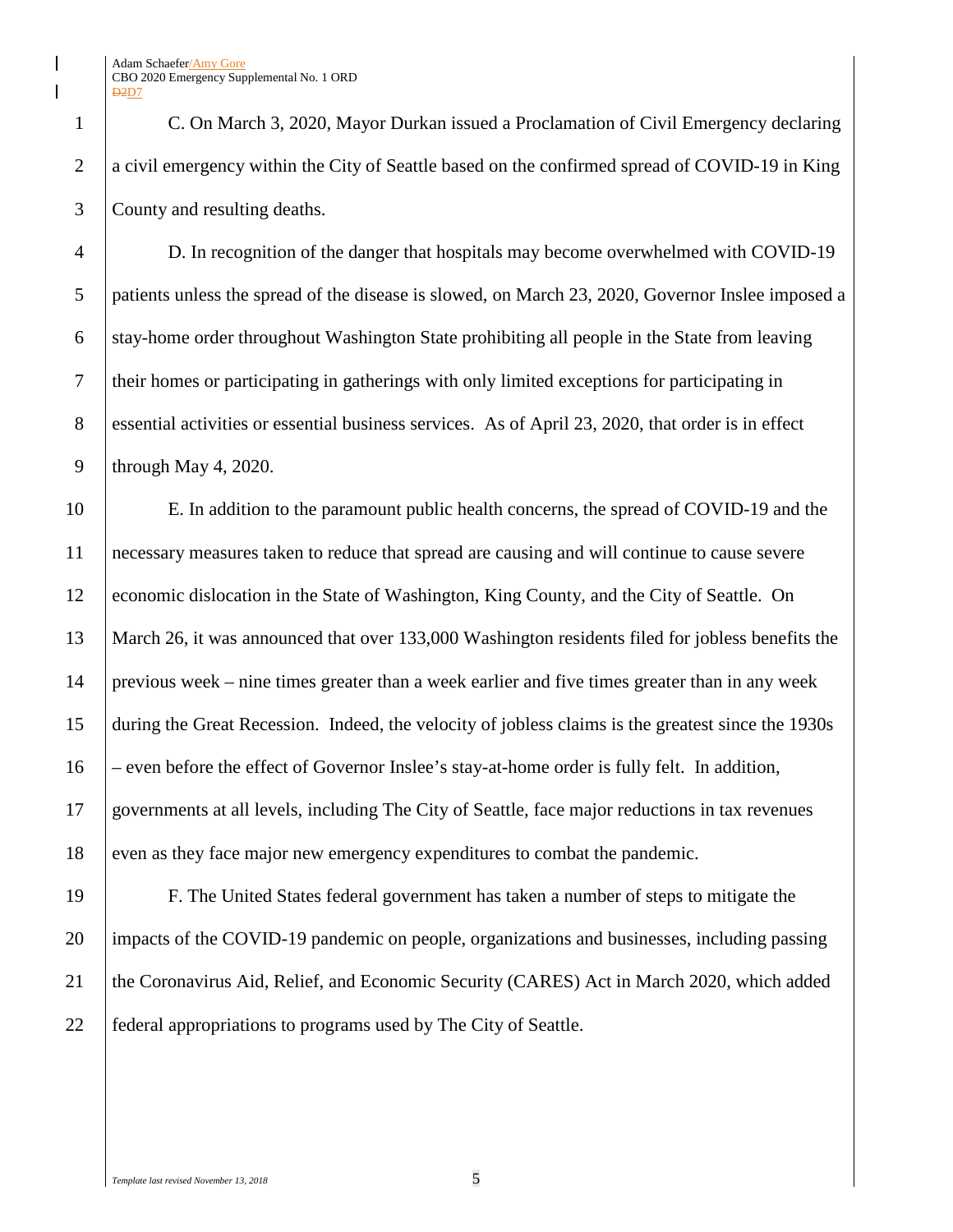Adam Schaefer/Amy Gore CBO 2020 Emergency Supplemental No. 1 ORD **D2D7** 

 G. The State of Washington has also taken a number of steps to mitigate the impacts of the COVID-19 pandemic on people, organizations, and businesses of Washington, including passing a COVID-19 relief bill in March 2020, which added state appropriations to programs used by The 4 | City of Seattle.

5 H. The quick acceptance and appropriation of these newly available funds is crucial to 6 mitigating the impacts of COVID-19 on The City of Seattle and the people and organizations it 7 serves.

 I. The City Council determines that the foregoing creates an emergency justifying adoption of the ordinance without a pre-adoption public hearing and justifying making the ordinance immediately effective. Holding a public hearing and following the normal rules for the 11 ordinance becoming effective (e.g. after 30 days) would delay the proposed changes for over one month. This would stymie the City's and region's recovery from the COVID-19 emergency.

13 Section 2. The Mayor or the Mayor's designee, the Human Services Director, the Director of the Office of Housing, and the Director of the Office of Economic Development are authorized to accept the following non-City funding from the grantors listed below; and to execute, deliver, and perform, on behalf of The City of Seattle, agreements for the purposes described below. The funds, when received, shall be deposited in the receiving funds identified below to support the appropriations in Section 3 of this ordinance.

| <b>Item</b> Department Grantor |                         | <b>Purpose</b>                                 | Fund     | <b>Amount</b> |
|--------------------------------|-------------------------|------------------------------------------------|----------|---------------|
| Human                          |                         | U.S. Department of Rental assistance, eviction | Human    | \$2,829,807   |
| Services                       |                         | Housing and Urban prevention, and shelter      | Services |               |
| Department                     | $Development -$         | redistribution, and food                       | Fund     |               |
|                                | Emergency               | service at shelters                            | (16200)  |               |
|                                | <b>Solutions Grants</b> |                                                |          |               |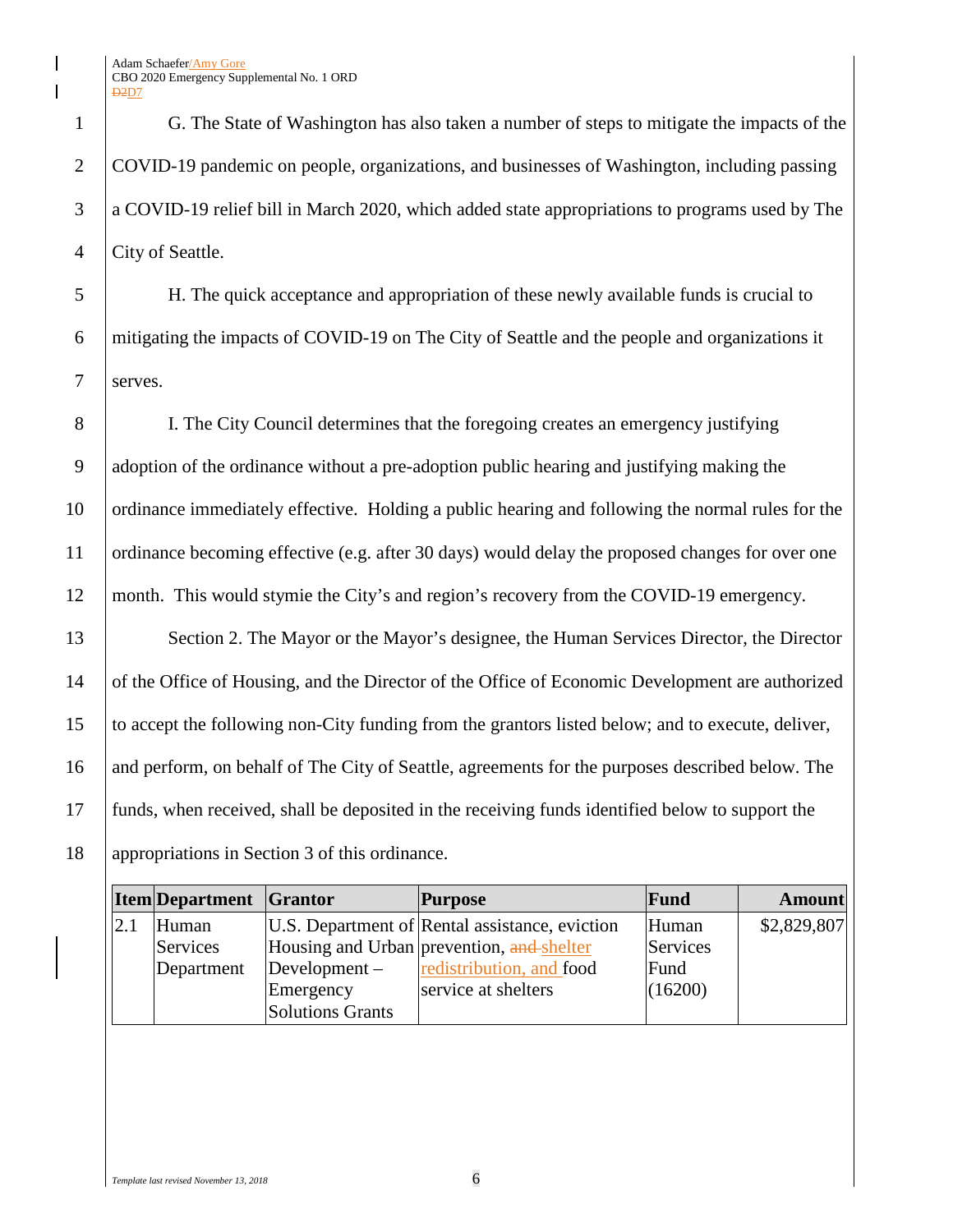$\begin{array}{c} \hline \end{array}$  $\mathbf I$ 

|      | <b>Item</b> Department                              | <b>Grantor</b>                                                                          | <b>Purpose</b>                                                                                                                                                                                                     | Fund                                         | <b>Amount</b>              |  |
|------|-----------------------------------------------------|-----------------------------------------------------------------------------------------|--------------------------------------------------------------------------------------------------------------------------------------------------------------------------------------------------------------------|----------------------------------------------|----------------------------|--|
| 2.2  | Human<br>Services<br>Department                     | Development-<br>Housing<br>Opportunities for<br>Persons with AIDS<br>(HOPWA)<br>Program | U.S. Department of Housing options for low-<br>Housing and Urban income persons diagnosed<br>with HIV/AIDS who require<br>assistance in maintaining or<br>acquiring appropriate<br>affordable permanent<br>housing | Human<br><b>Services</b><br>Fund<br>(16200)  | \$426,340                  |  |
| 2.3  | Human<br><b>Services</b><br>Department              | Health and Human<br>Services - Older<br>Americans Act<br>Grant                          | U.S. Department of Food delivery programs,<br>including to individuals at<br><b>Permanent Supportive</b><br><b>Housing (PSH)</b>                                                                                   | Human<br><b>Services</b><br>Fund<br>(16200)  | \$4,983,977                |  |
| 2.4  | Human<br><b>Services</b><br>Department              | <b>Medicare Title</b><br><b>XIX</b>                                                     | Additional capacity for<br>expedited Medicaid Long<br><b>Term Services and Supports</b><br>(LTSS) initial assessments,<br>which assist with hospital<br>patients 'transitions to<br>another care setting           | Human<br><b>Services</b><br>Fund<br>(16200)  | \$146,669                  |  |
| 2.5  | Human<br><b>Services</b><br>Department              | <b>Community</b><br>Development<br><b>Block Grant</b>                                   |                                                                                                                                                                                                                    | Human<br><b>Services</b><br>Fund<br>(16200)  | \$1,410,045                |  |
|      | $2.56$ Human<br>Services<br>Department              | Community<br>Development<br><b>Block Grant</b>                                          | Homelessness prevention and Human<br>rental assistance                                                                                                                                                             | <b>Services</b><br>Fund<br>(16200)           | \$3,000,000<br>\$1,410,050 |  |
| 2.67 | Executive<br>(Office of<br>Housing)                 | Community<br>Development<br><b>Block Grant</b>                                          | <b>Building Stability Fund</b><br>(rental assistance)                                                                                                                                                              | Low-<br>Income<br>Housing<br>Fund<br>(16400) | \$1,140,185<br>\$1,410,045 |  |
| 2.78 | Executive<br>(Office of<br>Economic<br>Development) | Community<br>Development<br><b>Block Grant</b>                                          | <b>Small Business Stabilization</b><br>Fund                                                                                                                                                                        | General<br>Fund<br>(00100)                   | \$1,500,000<br>\$1,410,045 |  |
|      | \$14,026,978<br><b>Total</b>                        |                                                                                         |                                                                                                                                                                                                                    |                                              |                            |  |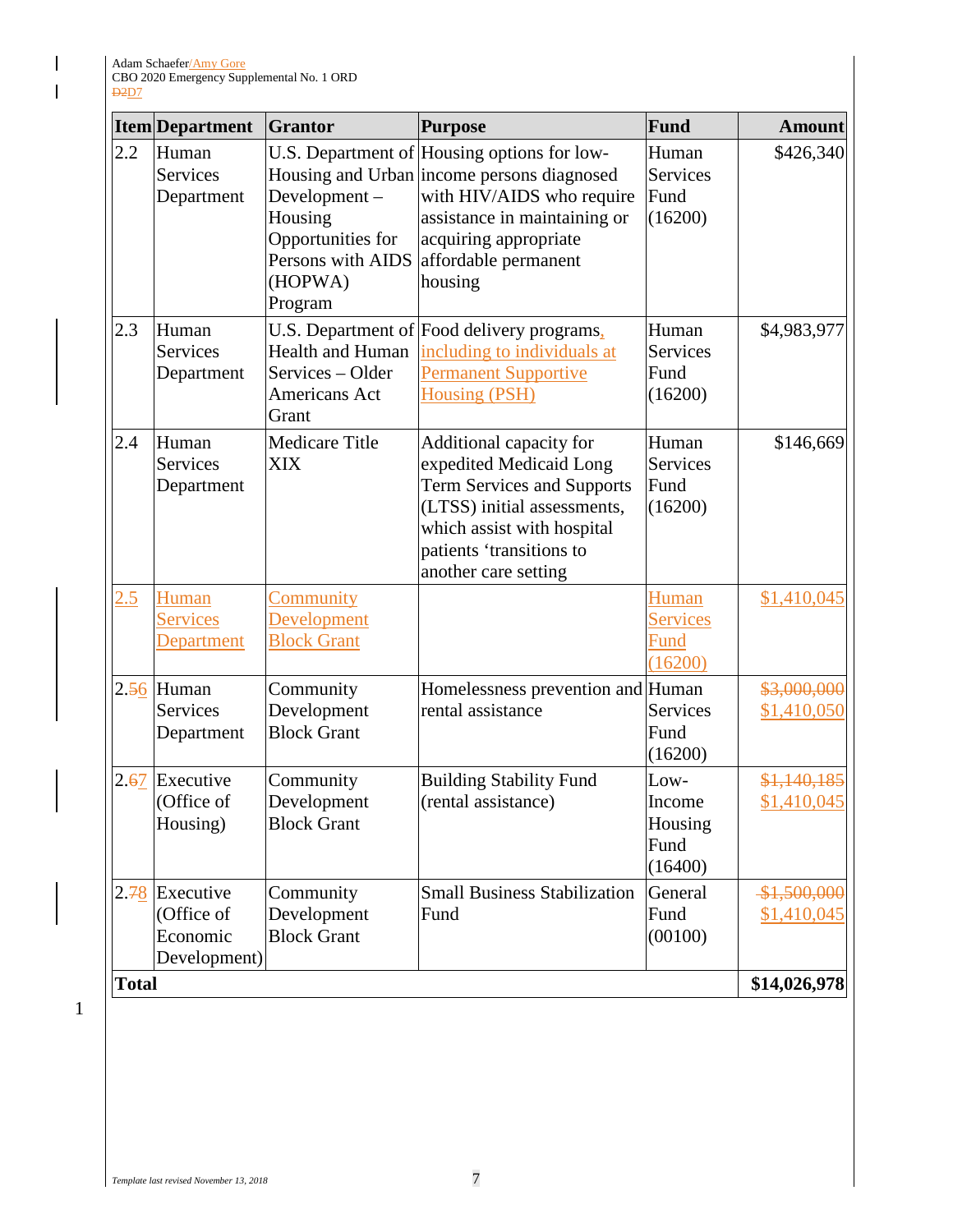## Adam Schaefer/Amy Gore CBO 2020 Emergency Supplemental No. 1 ORD **D2D7**

1 Section 3. Contingent upon the execution of the grant or other funding agreement

2 authorized in Section 2, the appropriations for the following items in the 2020 Budget are

## 3 increased from the funds shown, as follows:

|              | <b>Item</b> Department                        | Fund                               | <b>Budget Summary Level/</b><br><b>BCL Code</b>                  | <b>Amount</b>                                          |
|--------------|-----------------------------------------------|------------------------------------|------------------------------------------------------------------|--------------------------------------------------------|
| 3.1          | <b>Human Services</b><br>Department           | Human Services Fund<br>(16200)     | <b>Addressing Homelessness</b><br>(BO-HS-H3000)                  | \$2,829,807                                            |
| 3.2          | <b>Human Services</b><br>Department           | Human Services Fund<br>(16200)     | <b>Addressing Homelessness</b><br>(BO-HS-H3000)                  | \$426,340                                              |
| 3.3          | <b>Human Services</b><br>Department           | Human Services Fund<br>(16200)     | <b>Supporting Affordability</b><br>& Livability (BO-HS-<br>1000) | \$3,688,563                                            |
| 3.4          | <b>Human Services</b><br>Department           | Human Services Fund<br>(16200)     | Promoting Healthy Aging<br>(BO-HS-H6000)                         | \$1,295,414                                            |
| 3.5          | <b>Human Services</b><br>Department           | Human Services Fund<br>(16200)     | Promoting Healthy Aging<br>(BO-HS-H6000)                         | \$146,669                                              |
| 3.6          | <b>Human Services</b><br>Department           | Human Services Fund<br>(16200)     | <b>Addressing Homelessness</b><br>(BO-HS-H3000)                  | \$3,000,000<br>\$1,410,050                             |
| 3.7          | Executive (Office of<br>Housing)              | Low-Income Housing<br>Fund (16400) | <b>Multifamily Housing</b><br>(BO-HU-3000)                       | \$1,140,185<br>\$1,410,045                             |
| 3.8          | Executive (Office of<br>Economic Development) | General Fund (00100)               | <b>Business Services (BO-</b><br>$ED-X1D00$                      | \$1,500,000<br>\$1,410,045                             |
| <b>Total</b> | $\sqrt{c}$ 1<br><b>TT</b>                     | 1.111<br>$\mathbf{C}$              | $\sim$ $\sim$<br>1.11<br>$\mathbf{1}$<br>$\blacksquare$          | <del>\$14,026,978</del><br>\$12,616,933<br>$1.11 - 11$ |

4 Unspent funds so appropriated shall carry forward to subsequent fiscal years until they are

5 exhausted or abandoned by ordinance.

6 Section 4. Based on the findings of fact set forth in Section 1 of this ordinance, the

7 Council finds and declares that this ordinance is a public emergency ordinance, which shall take

8 effect immediately and is necessary for the protection of the public health, safety, and welfare.

 $\mathsf{l}$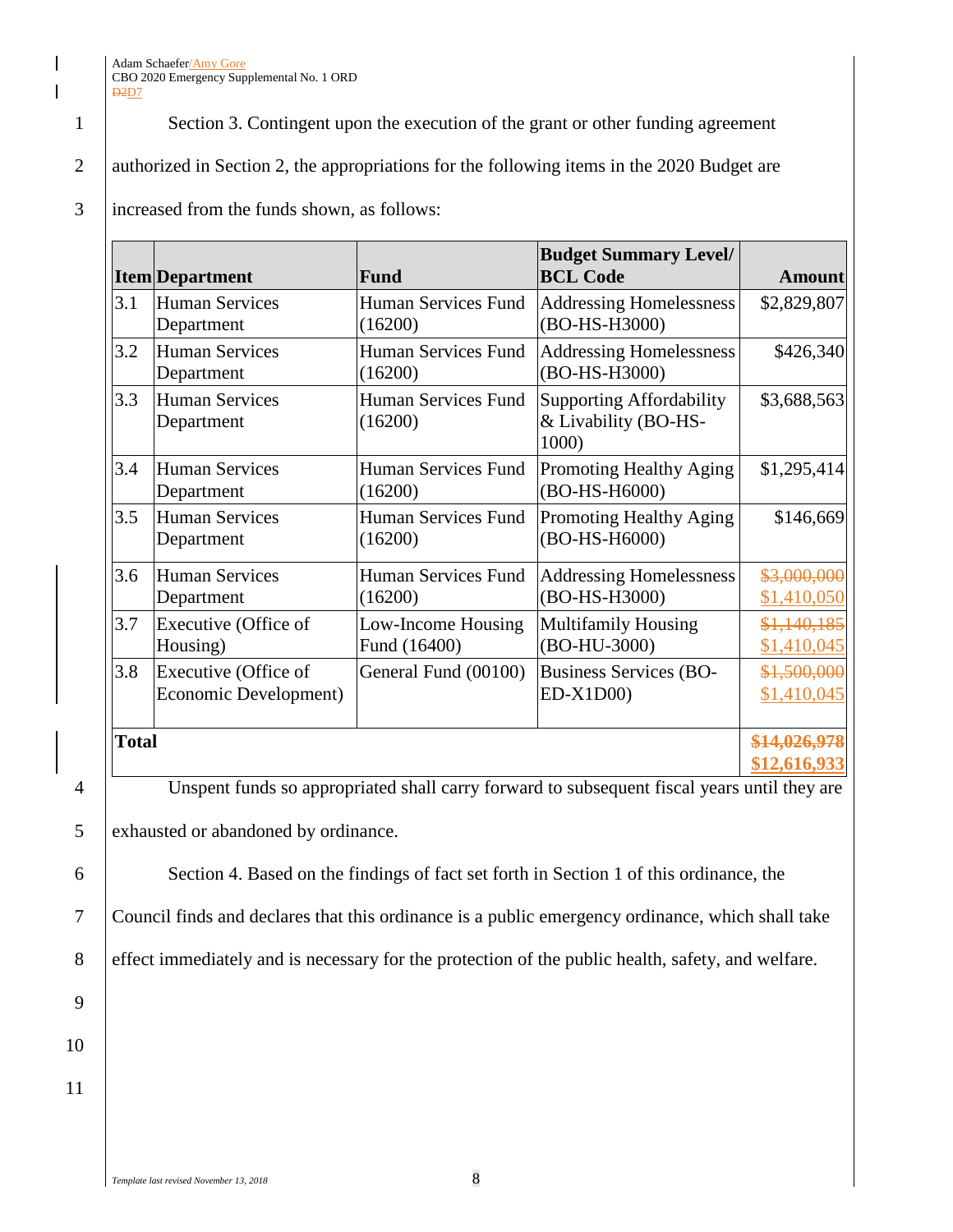1

2

3

 Section 5. By reason of the findings set out in this ordinance, and the emergency that is 5 declared to exist, this ordinance shall become effective immediately upon a passage by a 3/4 vote  $\vert$  of the Council, and its approval by the Mayor, as provided in Article IV, subsection 1.I of the Charter of the City. **Passed by a 3/4 vote of all the members of all the members of the City Council the** 

 $9 \mid$   $\frac{1}{2020}$  day of  $\frac{1}{2020}$ , and signed by me in open session in

10 | authentication of its passage this \_\_\_\_\_ day of \_\_\_\_\_\_\_\_\_\_\_\_\_\_\_\_\_\_\_\_\_\_, 2020.